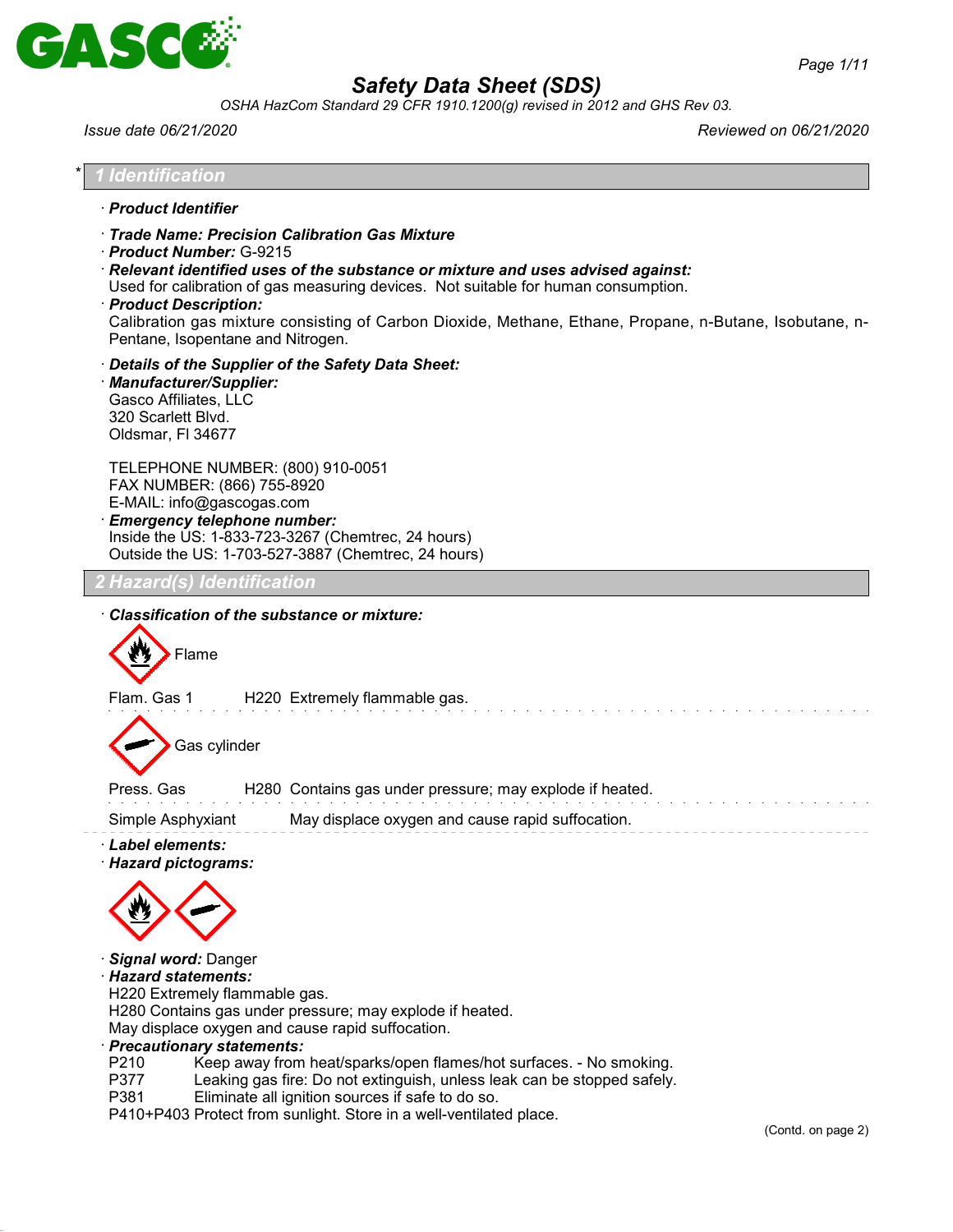*OSHA HazCom Standard 29 CFR 1910.1200(g) revised in 2012 and GHS Rev 03.*

 $\overline{0}$ 

*Issue date 06/21/2020 Reviewed on 06/21/2020*

## *Trade Name: Precision Calibration Gas Mixture*

### · *Unknown acute toxicity:*

98.3 % of the mixture consists of component(s) of unknown toxicity.

· *Classification system:*

· *NFPA ratings (scale 0 - 4)*

4  $\overline{0}$ Health  $= 0$ Fire  $= 4$ Reactivity =  $0$ 

· *HMIS-ratings (scale 0 - 4)*

**HEALTH**  FIRE REACTIVITY  $\boxed{0}$  Physical Hazard = 0  $\boxed{0}$ 4  $Health = 0$ Fire  $= 4$ 

· *Hazard(s) not otherwise classified (HNOC):* None known

*3 Composition/Information on Ingredients*

### · *Chemical characterization: Mixtures*

· *Description:* Mixture of substances listed below with non-hazardous additions.

| <b>Dangerous Components:</b>        |                                                                                                                                                           |              |  |
|-------------------------------------|-----------------------------------------------------------------------------------------------------------------------------------------------------------|--------------|--|
| CAS: 7727-37-9<br>RTECS: QW 9700000 | Nitrogen<br>◇ Press. Gas, H280; Simple Asphyxiant                                                                                                         | 44.9-58.3%   |  |
| CAS: 124-38-9<br>RTECS: FF 6400000  | <b>Carbon Dioxide</b><br>◇ Press. Gas, H280; Simple Asphyxiant                                                                                            | $0.2 - 1.2%$ |  |
| CAS: 109-66-0<br>RTECS: RZ 9450000  | Pentane<br>Elam. Liq. 2, H225; Asp. Tox. 1, H304; A Aquatic Chronic 2,<br>$H411;$ $\diamondsuit$ STOT SE 3, H336                                          | $0.1 - 0.3%$ |  |
| CAS: 78-78-4<br>RTECS: EK 4430000   | Isopentane<br>$\circled{}$ Flam. Liq. 1, H224; $\circled{}$ Asp. Tox. 1, H304; $\circled{}$ Aquatic Chronic 2,<br>$H$ 411; $\diamondsuit$ STOT SE 3, H336 | $0.1 - 0.3%$ |  |
| CAS: 74-82-8<br>RTECS: PA 1490000   | Methane<br>♦ Flam. Gas 1, H220; ♦ Press. Gas, H280; Simple Asphyxiant                                                                                     | $0.8 - 8.2%$ |  |
| CAS: 74-84-0<br>RTECS: KH 3800000   | Ethane<br><b>♦ Flam. Gas 1, H220; ♦ Press. Gas, H280; ♦ Skin Irrit. 2, H315;</b><br>STOT SE 3, H335; Eye Irrit. 2B, H320                                  | $0.2 - 2%$   |  |
| CAS: 74-98-6<br>RTECS: TX 2275000   | Propane<br>$\diamondsuit$ Flam. Gas 1, H220; $\diamondsuit$ Press. Gas, H280                                                                              | $0.1 - 0.4%$ |  |
| CAS: 106-97-8<br>RTECS: EJ 4200000  | butane<br>$\diamondsuit$ Flam. Gas 1, H220; $\diamondsuit$ Press. Gas, H280                                                                               | $0.1 - 0.4%$ |  |
| CAS: 75-28-5<br>RTECS: TZ 4300000   | Isobutane<br>$\diamondsuit$ Flam. Gas 1, H220; $\diamondsuit$ Press. Gas, H280                                                                            | $0.1 - 0.3%$ |  |
| <b>4 First-Aid Measures</b>         |                                                                                                                                                           |              |  |

#### · *Description of first aid measures*

### · *After inhalation:*

Generally the product does not irritate with inhalation.

Supply fresh air. If required, provide artificial respiration. Consult doctor if symptoms persist.

In case of unconsciousness place patient stably in the side position for transportation.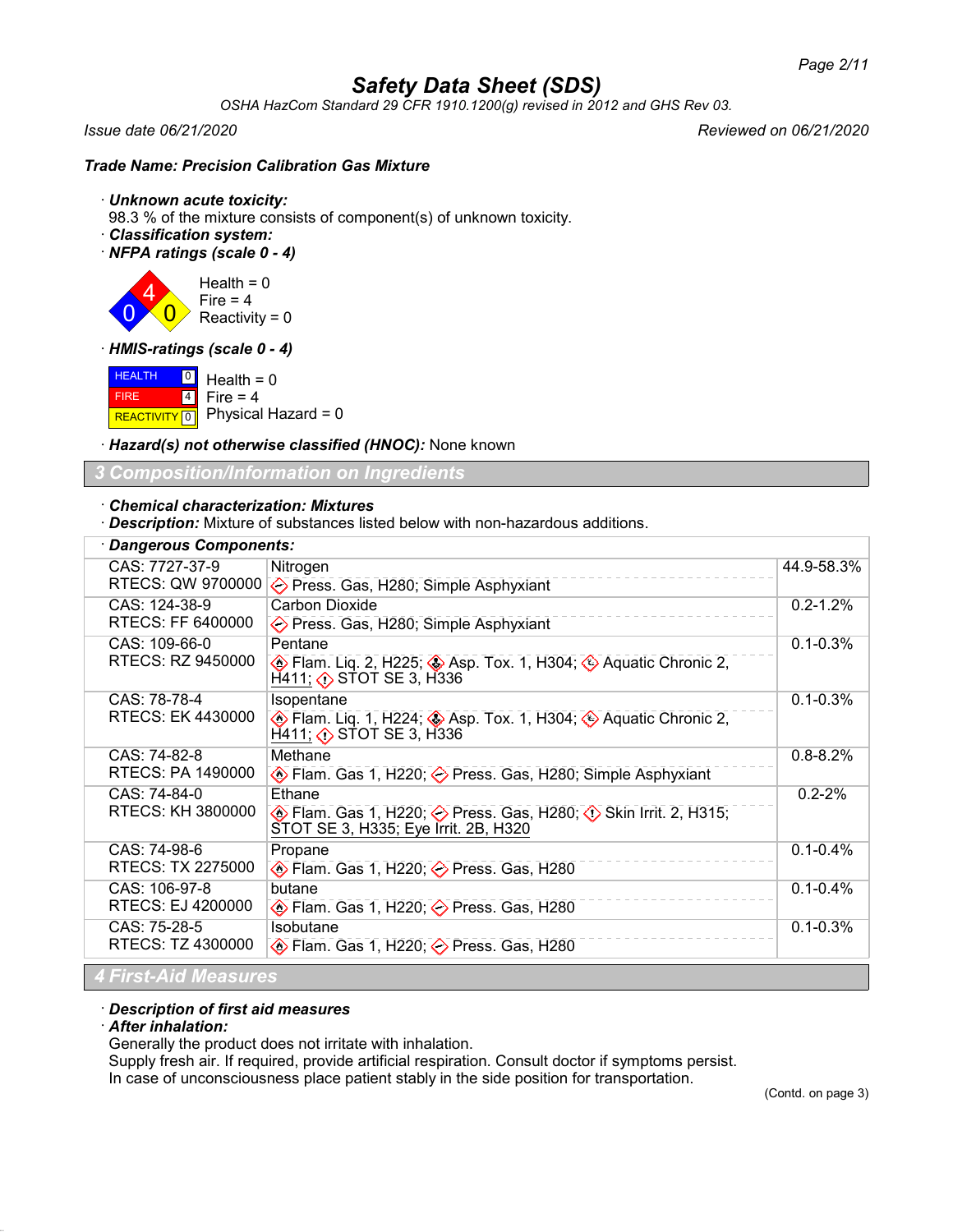*OSHA HazCom Standard 29 CFR 1910.1200(g) revised in 2012 and GHS Rev 03.*

*Issue date 06/21/2020 Reviewed on 06/21/2020*

## *Trade Name: Precision Calibration Gas Mixture*

### · *After skin contact:*

Generally, the product does not irritate the skin.

In cases of contact with liquified material, frostbite may occur. Immerse frostbite in cool-warm water and seek medical attention.

Wash with soap and water.

If skin irritation occurs, consult a doctor.

· *After eye contact:*

Not anticipated under normal use.

Rinse opened eye for several minutes under running water. If symptoms persist, consult a doctor.

· *After swallowing:*

Not a normal route of entry.

If swallowed and symptoms occur, consult a doctor.

- · *Information for doctor*
- · *Most important symptoms and effects, both acute and delayed:* No further relevant information available.
- · *Indication of any immediate medical attention and special treatment needed:*
- No further relevant information available.

## \* *5 Fire-Fighting Measures*

- · *Extinguishing media*
- · *Suitable extinguishing agents:*

Use fire fighting measures that suit the environment.

Use water spray to cool fire-exposed containers.

· *For safety reasons unsuitable extinguishing agents:* No further relevant information.

### · *Special hazards arising from the substance or mixture:*

Closed containers may explode when exposed to extreme heat.

If incinerated, product will releaset the following toxic fumes: Oxides of Carbon and Nitrogen (NOx).

· *Advice for firefighters*

Certain variations of this gas mixture are flammable. Containers, when involved in fire, may rupture or burst in the heat of the fire.

· *Special protective equipment for firefighters:*

As in any fire, wear self-contained breathing apparatus pressure-demand (NIOSH approved or equivalent) and full protective gear to prevent contact with skin and eyes.

## *6 Accidental Release Measures*

### · *Personal precautions, protective equipment and emergency procedures:*

Treat any fumes as toxic.

Keep away from ignition sources

Ensure adequate ventilation.

Keep people at a distance and stay upwind.

Wear protective equipment. Keep unprotected persons away.

In a confined area, NIOSH approved respiratory protection may be required.

· *Environmental precautions:* Inform authorities in case of gas release.

- · *Methods and material for containment and cleaning up:*
- Dispose of contaminated material as waste according to section 13.
- Ensure adequate ventilation.

Dispose of the collected material according to regulations.

- · *Reference to other sections:*
- See Section 7 for information on safe handling.
- See Section 8 for information on personal protection equipment.

See Section 13 for disposal information.

(Contd. on page 4)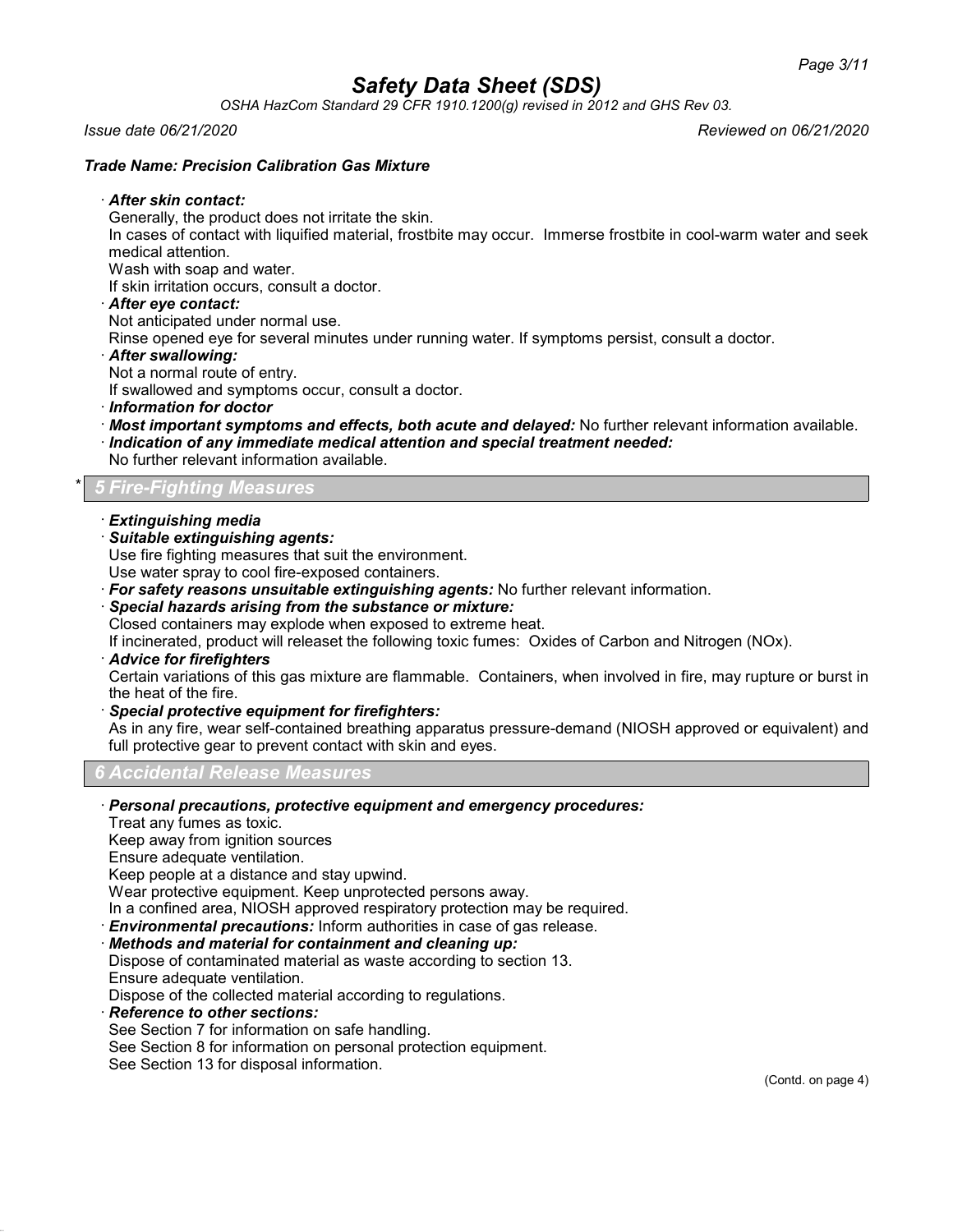*OSHA HazCom Standard 29 CFR 1910.1200(g) revised in 2012 and GHS Rev 03.*

*Issue date 06/21/2020 Reviewed on 06/21/2020*

*Trade Name: Precision Calibration Gas Mixture*

## *7 Handling and Storage*

## · *Handling*

- · *Precautions for safe handling:*
- Ensure good ventilation/exhaustion at the workplace.

Be aware of any signs of dizziness or fatigue; exposures to fatal concentrations of this gas mixture could occur without any significant warning symptoms due to the potential for oxygen deficiency (simple asphyxiation). Do not attempt to adjust, repair or in any other way modify the cylinders containing this gas mixture. If there is a malfunction or another type of operational problem, contact nearest distributor immediately.

## · *Information about protection against explosions and fires:*

Pressurized container: protect from sunlight and do not expose to temperatures exceeding 50°C, i.e. electric lights. Do not pierce or burn, even after use.

Do not cut, grind or weld on container that contains or contained product.

Do not spray on a naked flame or any incandescent material.

Keep ignition sources away - Do not smoke.

Protect against electrostatic charges.

## · *Conditions for safe storage, including any incompatibilities*

Store away from strong oxidizing agents, phosphorous, organic materials and powdered metals.

## · *Storage*

- · *Requirements to be met by storerooms and receptacles:*
- Store in a cool location.

Cylinders should be firmly secured to prevent falling or being knocked over. Cylinders must be protected from the environment, and preferably kept at room temperature. Cylinders should be stored in dry, well-ventilated areas, away from sources of heat, ignition, and direct sunlight. Protect cylinders against physical damage. Full and empty cylinders should be segregated. Use a "first-on, first-out" inventory system to prevent full containers from being stored for long periods of time.

· *Information about storage in one common storage facility:* Not required.

- · *Further information about storage conditions:* Store in cool, dry conditions in well sealed receptacles.
- · *Specific end use(s):* No further relevant information available.

*8 Exposure Controls/Personal Protection*

· *Additional information about design of technical systems:* No further data; see section 7.

#### · *Control parameters:*

All ventilation should be designed in accordance with OSHA standard (29 CFR 1910.94). Use mechanical (general) ventilation for storage areas. Use appropriate ventilation as required to keep Exposure Limits in Air below TLV & PEL limits.

| Components with occupational exposure limits:                                                                       |                    |
|---------------------------------------------------------------------------------------------------------------------|--------------------|
| 74-82-8 Methane                                                                                                     |                    |
| TLV refer to Appendix F in TLVs and BEIs book                                                                       |                    |
| 7727-37-9 Nitrogen                                                                                                  |                    |
| TLV withdrawn TLV, see App. F; simple asphyxiant                                                                    |                    |
| 74-84-0 Ethane                                                                                                      |                    |
| TLV Refer to Appendix F in TLVs and BEIs book                                                                       |                    |
| 124-38-9 Carbon Dioxide                                                                                             |                    |
| PEL Long-term value: $9000 \text{ mg/m}^3$ , 5000 ppm                                                               |                    |
| REL Short-term value: $54,000$ mg/m <sup>3</sup> , 30,000 ppm<br>Long-term value: 9000 mg/m <sup>3</sup> , 5000 ppm |                    |
|                                                                                                                     | (Contd. on page 5) |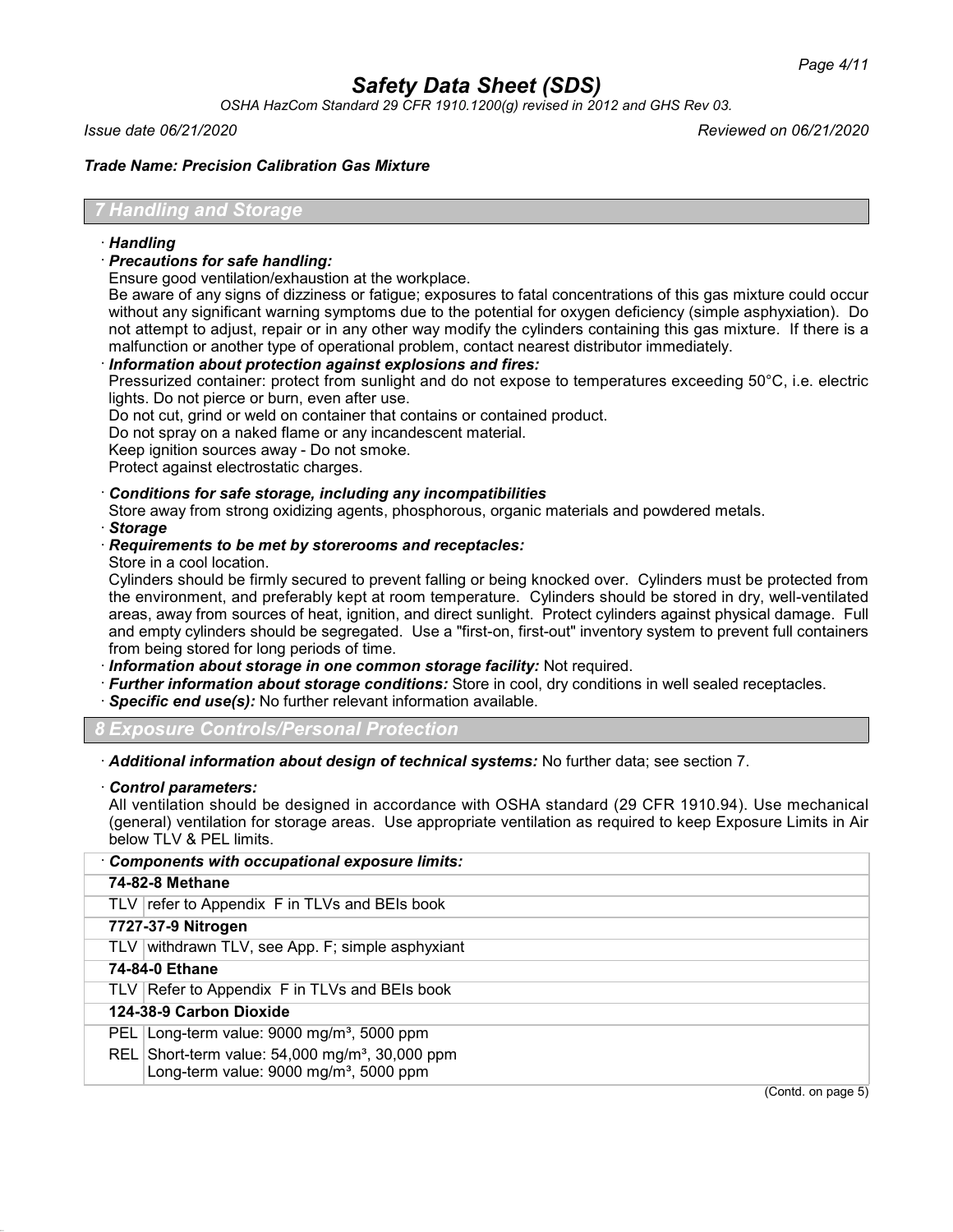*OSHA HazCom Standard 29 CFR 1910.1200(g) revised in 2012 and GHS Rev 03.*

*Issue date 06/21/2020 Reviewed on 06/21/2020*

## *Trade Name: Precision Calibration Gas Mixture*

| TLV Short-term value: $54,000$ mg/m <sup>3</sup> , 30,000 ppm<br>Long-term value: $9000$ mg/m <sup>3</sup> , 5000 ppm |
|-----------------------------------------------------------------------------------------------------------------------|
| 74-98-6 Propane                                                                                                       |
| PEL Long-term value: 1800 mg/m <sup>3</sup> , 1000 ppm                                                                |
| REL Long-term value: 1800 mg/m <sup>3</sup> , 1000 ppm                                                                |
| TLV refer to Appendix F inTLVs and BEIs book                                                                          |
| 106-97-8 butane                                                                                                       |
| REL Long-term value: 1900 mg/m <sup>3</sup> , 800 ppm                                                                 |
| TLV Short-term value: $2370$ mg/m <sup>3</sup> , 1000 ppm                                                             |
| 75-28-5 Isobutane                                                                                                     |
| TLV Short-term value: $2370 \text{ mg/m}^3$ , 1000 ppm                                                                |
| <b>109-66-0 Pentane</b>                                                                                               |
| PEL Long-term value: $2950$ mg/m <sup>3</sup> , 1000 ppm                                                              |
| REL Long-term value: $350 \text{ mg/m}^3$ , 120 ppm<br>Ceiling limit value: 1800* mg/m <sup>3</sup> , 610* ppm        |
| $*15$ -min                                                                                                            |
| TLV Long-term value: $2950$ mg/m <sup>3</sup> , 1000 ppm                                                              |
| 78-78-4 Isopentane                                                                                                    |
| PEL Long-term value: $2950$ mg/m <sup>3</sup> , 1000 ppm                                                              |
| TLV Long-term value: $2950$ mg/m <sup>3</sup> , 1000 ppm                                                              |

· *Additional information:* The lists that were valid during the creation of this SDS were used as basis.

· *Exposure controls:*

- · *Personal protective equipment*
- · *General protective and hygienic measures:*

Wash hands before breaks and at the end of work.

Keep away from foodstuffs, beverages and feed. Avoid contact with the eyes and skin.

· *Breathing equipment:*

Not necessary if room is well-ventilated.

In case of brief exposure or low pollution use respiratory filter device. In case of intensive or longer exposure, use respiratory protective device that is independent of circulating air.

## · *Protection of hands:* Not required.

· *Eye protection:* Not necessary under normal conditions.

## *9 Physical and Chemical Properties*

|  |  |  |  | · Information on basic physical and chemical properties |
|--|--|--|--|---------------------------------------------------------|
|  |  |  |  |                                                         |

## · *General Information*

| · Appearance:                       |                  |
|-------------------------------------|------------------|
| Form:                               | Gaseous          |
| Color:                              | Clear, colorless |
| · Odor:                             | Odorless         |
| Odor threshold:                     | Not determined.  |
| · <i>pH-value:</i>                  | Not available    |
| Change in condition                 |                  |
| <b>Melting point/Melting range:</b> | Not determined.  |
| <b>Boiling point/Boiling range:</b> | Not determined.  |
|                                     |                  |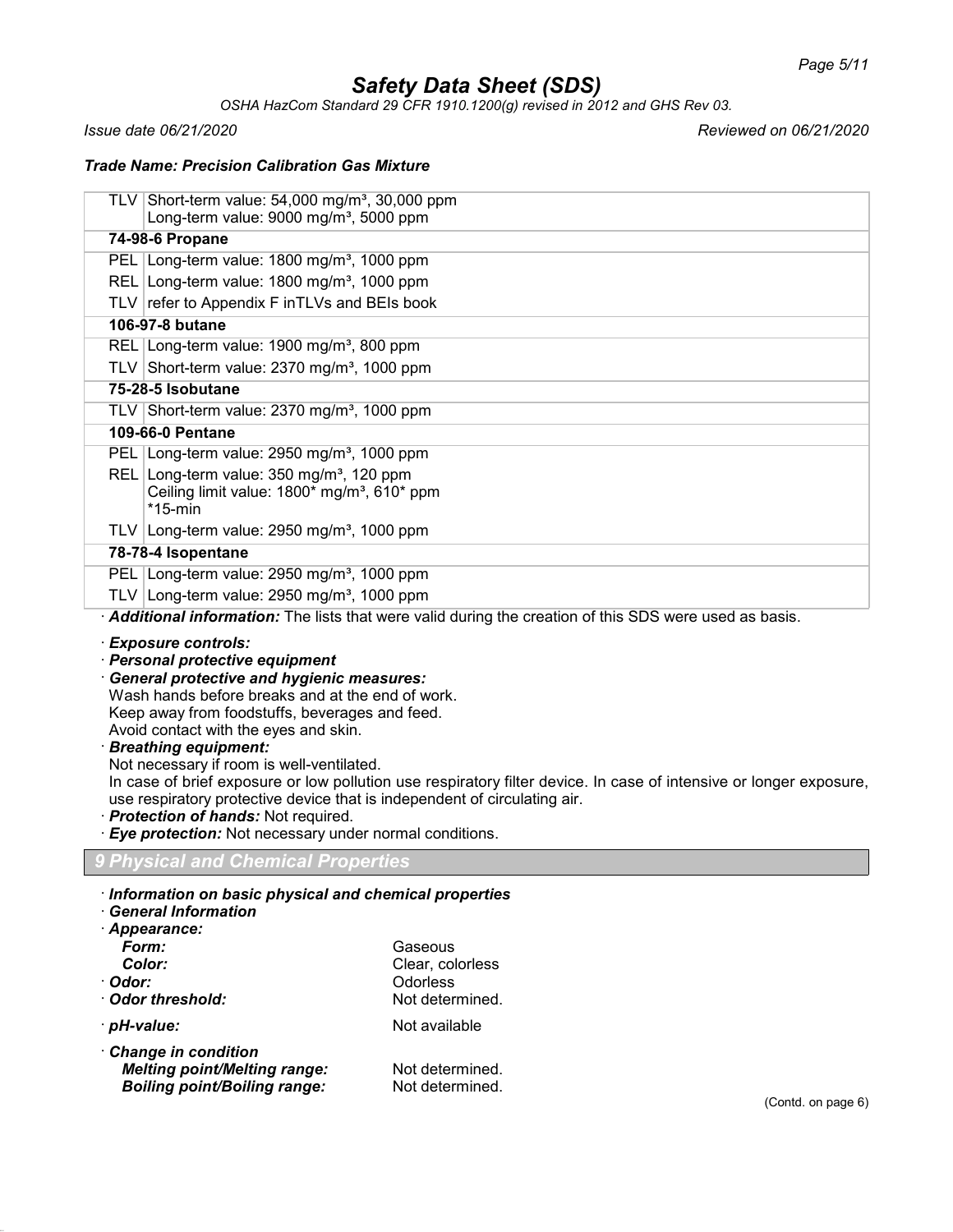*OSHA HazCom Standard 29 CFR 1910.1200(g) revised in 2012 and GHS Rev 03.*

*Issue date 06/21/2020 Reviewed on 06/21/2020*

## *Trade Name: Precision Calibration Gas Mixture*

| · Flash point:                                                                       | None                                                                                          |
|--------------------------------------------------------------------------------------|-----------------------------------------------------------------------------------------------|
| · Flammability (solid, gaseous):                                                     | Not determined.                                                                               |
| · Decomposition temperature:                                                         | Not determined.                                                                               |
| · Auto igniting:                                                                     | Product is not self-igniting.                                                                 |
| Danger of explosion:                                                                 | Product is not explosive. However, formation of explosive air/vapor<br>mixtures are possible. |
| · Explosion limits:<br>Lower:<br><b>Upper:</b>                                       | Not determined.<br>Not determined.                                                            |
| · Vapor pressure:                                                                    | Not determined.                                                                               |
| · Density:<br><b>Relative density:</b><br>Vapor density:<br><b>Evaporation rate:</b> | Not determined.<br>Not determined.<br>Not applicable.                                         |
| $\cdot$ Solubility in / Miscibility with:<br>Water:                                  | Not miscible or difficult to mix.                                                             |
| · Partition coefficient (n-octanol/water): Not determined.                           |                                                                                               |
| · Viscosity:<br>Dynamic:<br><b>Kinematic:</b><br><b>Other information:</b>           | Not determined.<br>Not determined.<br>No further relevant information available.              |
| 10 Stability and Reactivity                                                          |                                                                                               |

· *Reactivity:* No further relevant information available.

- · *Chemical stability:* Stable under normal conditions.
- · *Thermal decomposition / conditions to be avoided:* No decomposition if used according to specifications.
- · *Possibility of hazardous reactions:* No dangerous reactions known.
- · *Conditions to avoid:* Heat, flame and ignition sources.
- · *Incompatible materials:* Strong oxidizing agents, phosphorous, organic materials and powdered metals.
- · *Hazardous decomposition products:* Carbon Oxides and Nitrogen Oxides (NOx).

*11 Toxicological Information*

## · *Information on toxicological effects:*

· *Acute toxicity:*

| LD/LC50 values that are relevant for classification: |                        |      |                                        |  |  |
|------------------------------------------------------|------------------------|------|----------------------------------------|--|--|
|                                                      | 109-66-0 Pentane       |      |                                        |  |  |
|                                                      | Oral                   | LD50 | 5000 mg/kg (Mouse)                     |  |  |
|                                                      | Dermal                 | LD50 | 3000 mg/kg (Rabbit)                    |  |  |
|                                                      |                        |      | Inhalative $ LG50/4 h 364 mg/l (Rat) $ |  |  |
|                                                      | <b>74-82-8 Methane</b> |      |                                        |  |  |
|                                                      |                        |      | Inhalative LC50/4 h 217 mg/l (Mouse)   |  |  |
|                                                      | 106-97-8 butane        |      |                                        |  |  |
|                                                      |                        |      | Inhalative $ LG50/4 h 658 mg/l (Rat) $ |  |  |
|                                                      |                        |      | $(C_{\text{on}} + C_{\text{on}})$      |  |  |

(Contd. on page  $\prime$ )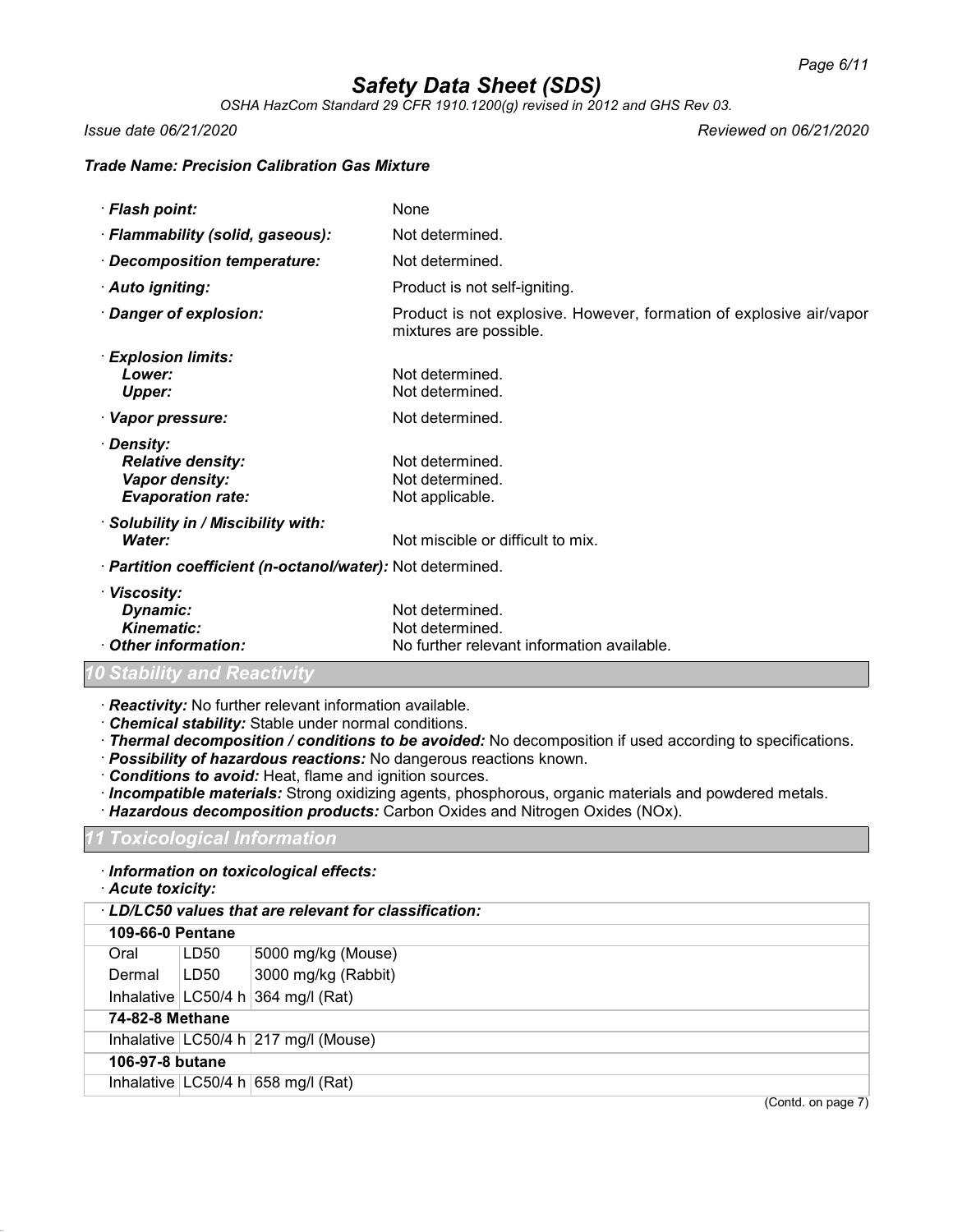*OSHA HazCom Standard 29 CFR 1910.1200(g) revised in 2012 and GHS Rev 03.*

*Issue date 06/21/2020 Reviewed on 06/21/2020*

## *Trade Name: Precision Calibration Gas Mixture*

### · *Primary irritant effect:*

- · *On the skin:* No irritating effect.
- · *On the eye:* No irritating effect.
- · *Additional toxicological information:*

### · *Carcinogenic categories:*

- · *IARC (International Agency for Research on Cancer):*
- Group 1 Carcinogenic to humans
- Group 2A Probably carcinogenic to humans
- Group 2B Possibly carcinogenic to humans
- Group 3 Not classifiable as to its carcinogenicity to humans
- Group 4 Probably not carcinogenic to humans

None of the ingredients are listed.

### · *NTP (National Toxicology Program):*

None of the ingredients are listed.

## · *OSHA-Ca (Occupational Safety & Health Administration):*

None of the ingredients are listed.

*12 Ecological Information*

#### · *Toxicity:*

· *Aquatic toxicity:*

### **109-66-0 Pentane**

EC50  $|9.74 \text{ mg/II}$  (Water flea)

## **78-78-4 Isopentane**

EC50 2.3 mg/l (Water flea)

- · *Persistence and degradability:* No further relevant information available.
- · *Behavior in environmental systems:*
- · *Bioaccumulative potential:* No further relevant information available.
- · *Mobility in soil:* No further relevant information available.
- · *Additional ecological information:*
- · *General notes:* Not known to be hazardous to water.
- · *Results of PBT and vPvB assessment:*
- · *PBT:* Not applicable.
- · *vPvB:* Not applicable.
- · *Other adverse effects:* No further relevant information available.

## *13 Disposal Considerations*

· *Waste treatment methods*

· *Recommendation:*

Release all residual gas pressure in a well ventilated area. Verify the cylinder is completely empty (0 PSIG). Remove or cover any hazard labels. Return empty cylinder for recycling.

NOTE: Check with the local easte authority before placing any gas cylinder into waste container for pickup. GASCO encourages the consumer to return all cylinders.

· *Waste disposal key:* The U.S. EPA has not published waste disposal numbers for this product's components.

· *Uncleaned packaging*

· *Recommendation:* Return cylinder and unused product to supplier.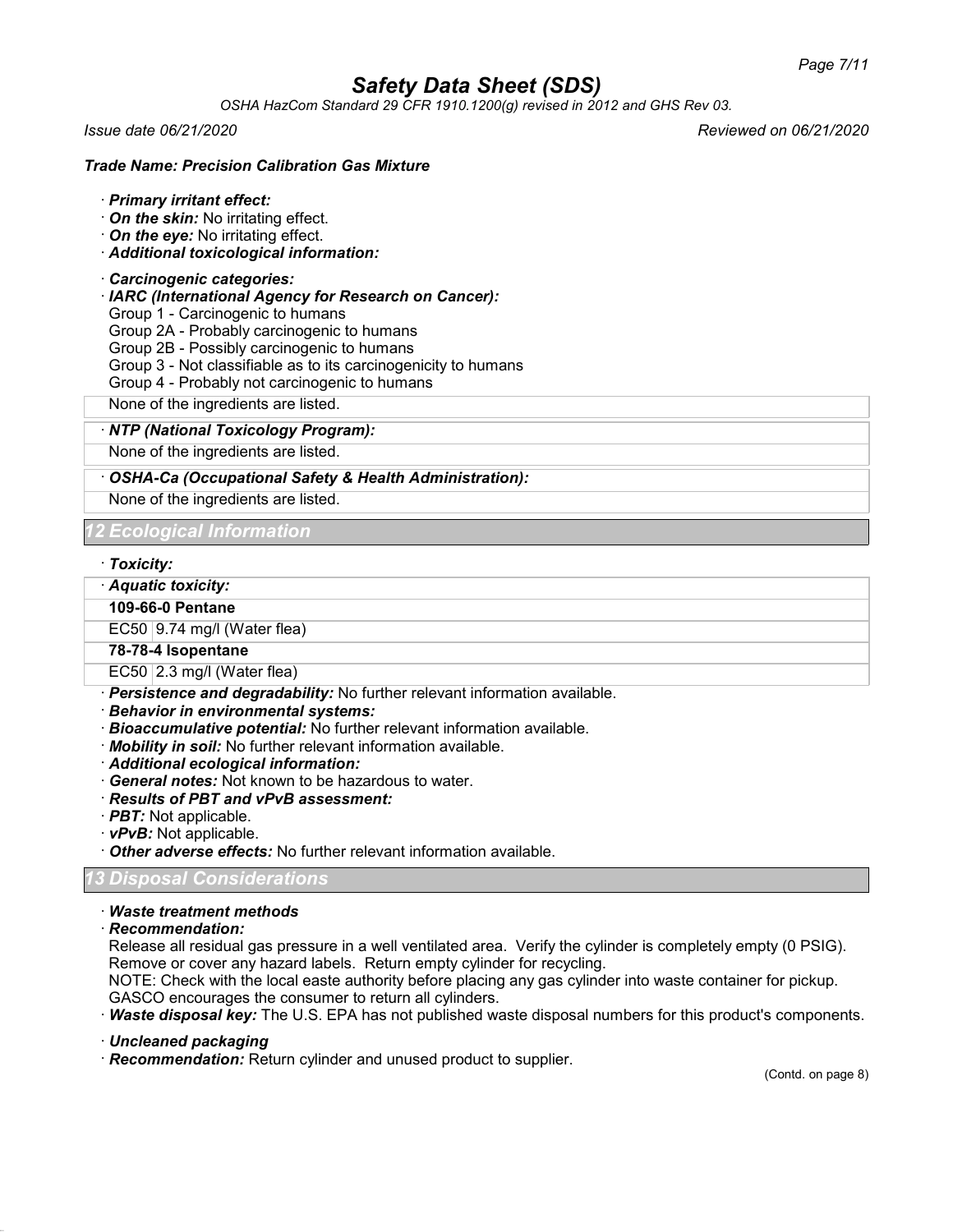*OSHA HazCom Standard 29 CFR 1910.1200(g) revised in 2012 and GHS Rev 03.*

*Issue date 06/21/2020 Reviewed on 06/21/2020*

*Trade Name: Precision Calibration Gas Mixture*

| Transport Information                                                                                                                                                                                                                                                                          |                                                                                                                                     |  |  |  |
|------------------------------------------------------------------------------------------------------------------------------------------------------------------------------------------------------------------------------------------------------------------------------------------------|-------------------------------------------------------------------------------------------------------------------------------------|--|--|--|
| · UN-Number:<br>· DOT, ADR/ADN, IMDG, IATA<br>· UN proper shipping name:<br>$\cdot$ DOT<br>· ADR/ADN<br>$\cdot$ IMDG, IATA<br>· Transport hazard class(es):                                                                                                                                    | <b>UN1954</b><br>Compressed gas, flammable, n.o.s.<br>UN1954 Compressed gas, flammable, n.o.s.<br>COMPRESSED GAS, FLAMMABLE, N.O.S. |  |  |  |
| $\cdot$ DOT<br>· Class:<br>· Label:                                                                                                                                                                                                                                                            | 2.1<br>2.1                                                                                                                          |  |  |  |
| · ADR/ADN                                                                                                                                                                                                                                                                                      |                                                                                                                                     |  |  |  |
| · Class:<br>· Label:                                                                                                                                                                                                                                                                           | 2.11F<br>2.1                                                                                                                        |  |  |  |
| · IMDG, IATA                                                                                                                                                                                                                                                                                   |                                                                                                                                     |  |  |  |
| · Class:<br>· Label:<br>· Packing group:                                                                                                                                                                                                                                                       | 2.1<br>2.1                                                                                                                          |  |  |  |
| · DOT, ADR/ADN, IMDG, IATA<br>· Environmental hazards:<br>· Special precautions for user:<br>· Hazard identification number (Kemler code): 23<br>· EMS Number:<br>· Stowage Category<br>· Stowage Code<br>· Transport in bulk according to Annex II of<br><b>MARPOL73/78 and the IBC Code:</b> | Non-Regulated Material<br>Not applicable.<br>Not applicable.<br>$F-D, S-U$<br>D<br>SW2 Clear of living quarters.<br>Not applicable. |  |  |  |
| · Transport/Additional information:                                                                                                                                                                                                                                                            |                                                                                                                                     |  |  |  |
| $\cdot$ DOT<br>· Quantity limitations:                                                                                                                                                                                                                                                         | On passenger aircraft/rail: Forbidden<br>On cargo aircraft only: 150 kg                                                             |  |  |  |
| · ADR/ADN<br>· Excepted quantities (EQ):                                                                                                                                                                                                                                                       | Code: E0<br>Not permitted as Excepted Quantity                                                                                      |  |  |  |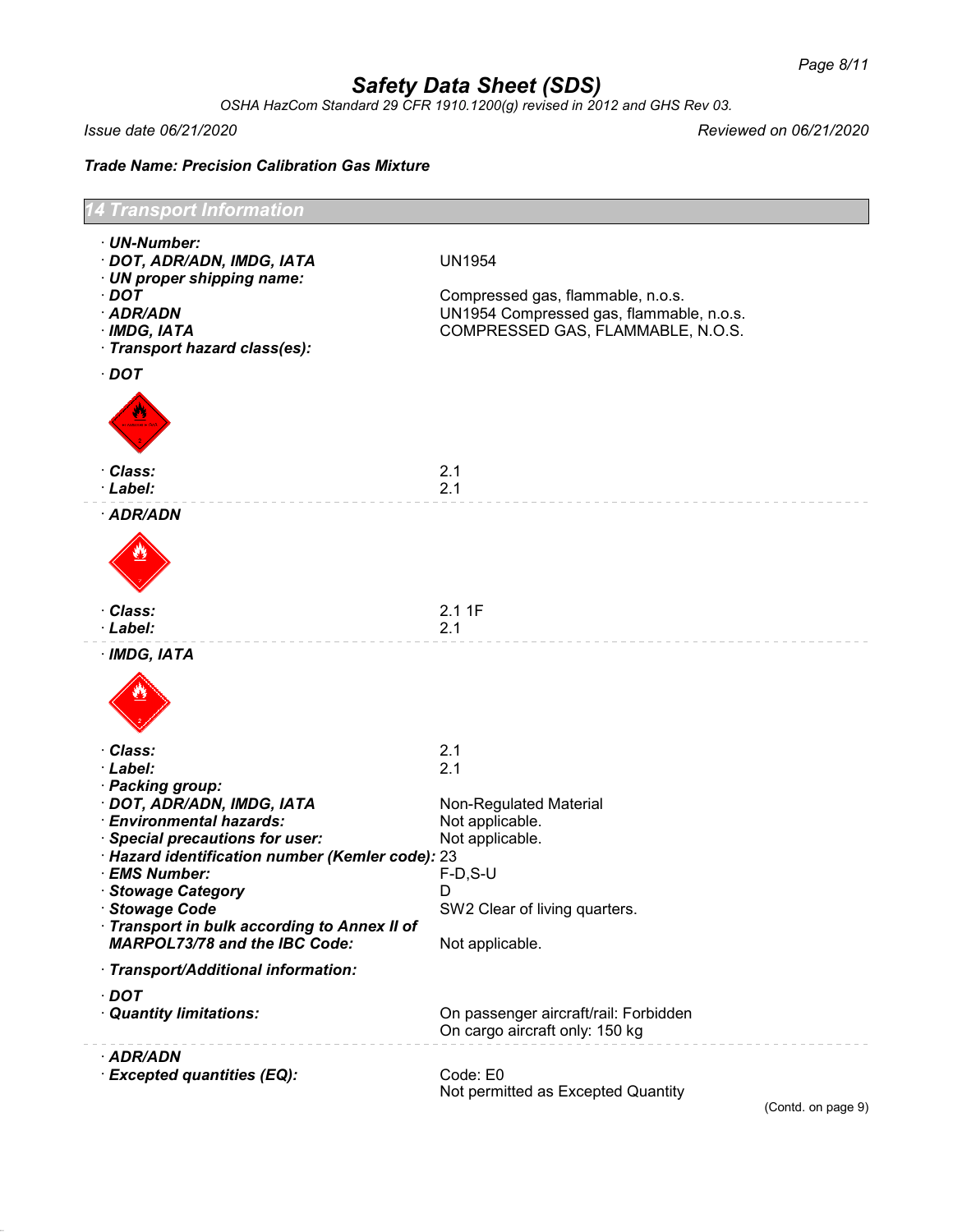*OSHA HazCom Standard 29 CFR 1910.1200(g) revised in 2012 and GHS Rev 03.*

*Issue date 06/21/2020 Reviewed on 06/21/2020*

*Trade Name: Precision Calibration Gas Mixture*

- · *IMDG*
- · *Limited quantities (LQ):* 0
- · *Excepted quantities (EQ):*
- 

*15 Regulatory Information*

Not permitted as Excepted Quantity · *UN "Model Regulation":* UN 1954 COMPRESSED GAS, FLAMMABLE, N.O.S., 2.1

· *Safety, health and environmental regulations/legislation specific for the substance or mixture:* · *SARA (Superfund Amendments and Reauthorization):*

| · Section 355 (extremely hazardous substances):     |                                                             |  |  |
|-----------------------------------------------------|-------------------------------------------------------------|--|--|
| None of the ingredients are listed.                 |                                                             |  |  |
| · Section 313 (Specific toxic chemical listings):   |                                                             |  |  |
| None of the ingredients are listed.                 |                                                             |  |  |
| · TSCA (Toxic Substances Control Act):              |                                                             |  |  |
|                                                     | 74-82-8 Methane                                             |  |  |
| 7727-37-9 Nitrogen                                  |                                                             |  |  |
| 7782-44-7 Oxygen                                    |                                                             |  |  |
| 74-84-0 Ethane                                      |                                                             |  |  |
|                                                     | 124-38-9 Carbon Dioxide                                     |  |  |
|                                                     | 74-98-6 Propane                                             |  |  |
| 106-97-8 butane                                     |                                                             |  |  |
|                                                     | 75-28-5   Isobutane                                         |  |  |
| 109-66-0 Pentane                                    |                                                             |  |  |
|                                                     | 78-78-4   Isopentane                                        |  |  |
|                                                     | California Proposition 65:                                  |  |  |
|                                                     | Chemicals known to cause cancer:                            |  |  |
|                                                     | None of the ingredients are listed.                         |  |  |
|                                                     | Chemicals known to cause reproductive toxicity for females: |  |  |
|                                                     | None of the ingredients are listed.                         |  |  |
|                                                     | Chemicals known to cause reproductive toxicity for males:   |  |  |
|                                                     | None of the ingredients are listed.                         |  |  |
|                                                     | Chemicals known to cause developmental toxicity:            |  |  |
|                                                     | None of the ingredients are listed.                         |  |  |
| Carcinogenic categories:                            |                                                             |  |  |
|                                                     | · EPA (Environmental Protection Agency):                    |  |  |
| None of the ingredients are listed.                 |                                                             |  |  |
| · TLV (Threshold Limit Value established by ACGIH): |                                                             |  |  |
|                                                     | None of the ingredients are listed.                         |  |  |

## · *NIOSH-Ca (National Institute for Occupational Safety and Health):*

None of the ingredients are listed.

· *GHS label elements*

The product is classified and labeled according to the Globally Harmonized System (GHS).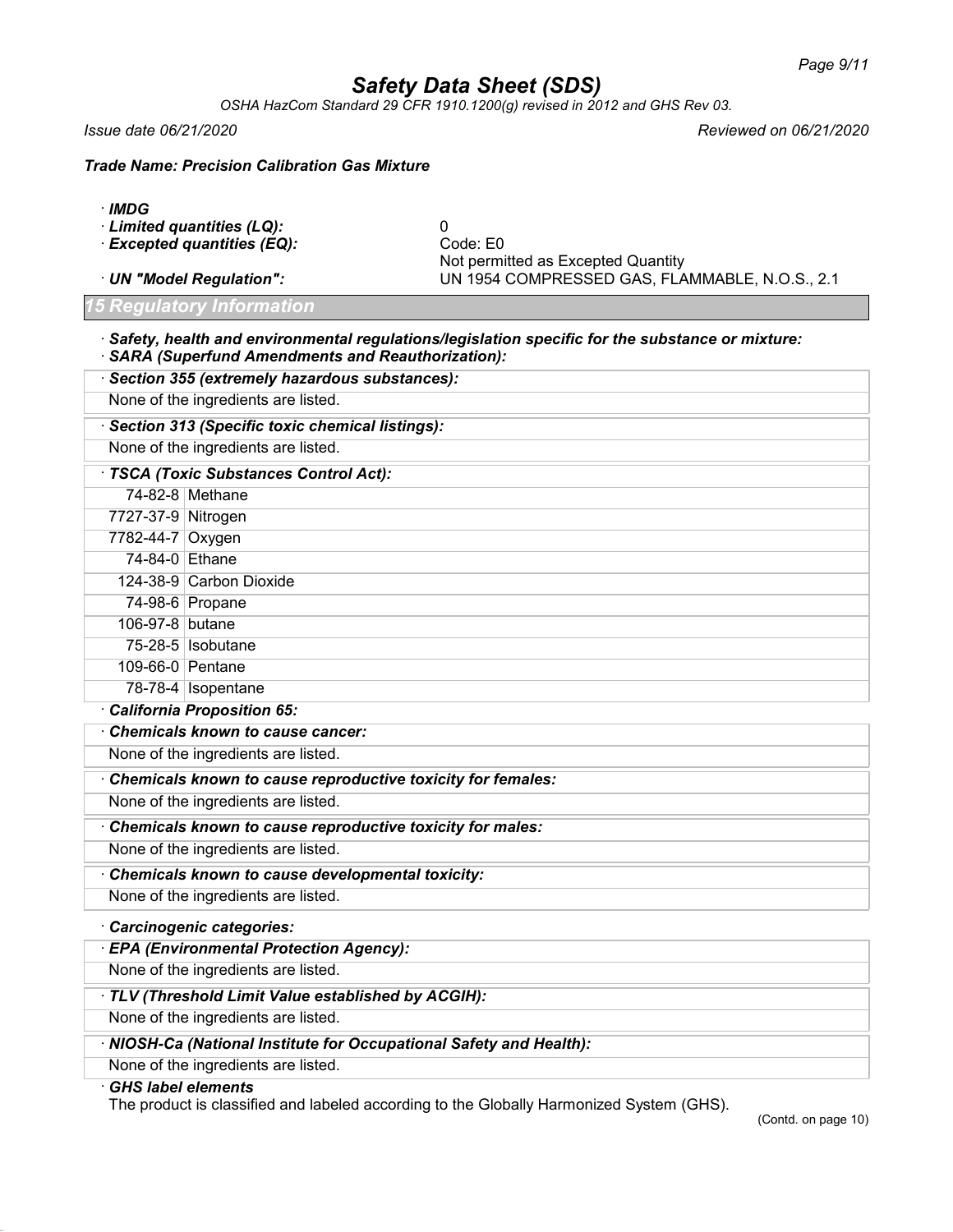*OSHA HazCom Standard 29 CFR 1910.1200(g) revised in 2012 and GHS Rev 03.*

*Issue date 06/21/2020 Reviewed on 06/21/2020*

### *Trade Name: Precision Calibration Gas Mixture*

#### · *Hazard pictograms:*



#### · *Signal word:* Danger

#### · *Hazard statements:*

H220 Extremely flammable gas.

H280 Contains gas under pressure; may explode if heated.

May displace oxygen and cause rapid suffocation.

# · *Precautionary statements:*

Keep away from heat/sparks/open flames/hot surfaces. - No smoking.

P377 Leaking gas fire: Do not extinguish, unless leak can be stopped safely.<br>P381 Eliminate all ignition sources if safe to do so.

Eliminate all ignition sources if safe to do so.

P410+P403 Protect from sunlight. Store in a well-ventilated place.

#### · *National regulations:*

None of the ingredients are listed.

· *Chemical safety assessment:* A Chemical Safety Assessment has not been carried out.

*16 Other Information*

#### · *Relevant phrases:*

Gasco Affiliates, LLC, makes not express or implied warranties, guarantees or representations regarding the product of the information herein, including but not limited to any implied warranty or merchantability or fitness for use. Gasco Affilitates, LLC shall not be liable for any personal injury, property or other damages of any nature, whether compensatory, consequential, exemplary, or otherwise, resulting from any publication, use of reliance upon the information herein.

· *Date of last revision/ revision number:* 06/21/2020 / -

#### · *Abbreviations and acronyms:*

ADR: The European Agreement concerning the International Carriage of Dangerous Goods by Road ADN: The European Agreement concerning the International Carriage of Dangerous Goods by Inland Waterways IMDG: International Maritime Code for Dangerous Goods DOT: US Department of Transportation IATA: International Air Transport Association ACGIH: American Conference of Governmental Industrial Hygienists EINECS: European Inventory of Existing Commercial Chemical Substances ELINCS: European List of Notified Chemical Substances CAS: Chemical Abstracts Service (division of the American Chemical Society) NFPA: National Fire Protection Association (USA) HMIS: Hazardous Materials Identification System (USA) LC50: Lethal concentration, 50 percent LD50: Lethal dose, 50 percent PBT: Persistent, Bioaccumulative and Toxic vPvB: very Persistent and very Bioaccumulative NIOSH: National Institute for Occupational Safety and Health OSHA: Occupational Safety & Health Administration TLV: Threshold Limit Value PEL: Permissible Exposure Limit REL: Recommended Exposure Limit Flam. Gas 1: Flammable gases – Category 1 Press. Gas: Gases under pressure – Compressed gas Press. Gas: Gases under pressure – Dissolved gas Flam. Liq. 1: Flammable liquids – Category 1 Flam. Liq. 2: Flammable liquids – Category 2 Skin Irrit. 2: Skin corrosion/irritation – Category 2 Eye Irrit. 2B: Serious eye damage/eye irritation – Category 2B STOT SE 3: Specific target organ toxicity (single exposure) – Category 3 Asp. Tox. 1: Aspiration hazard – Category 1